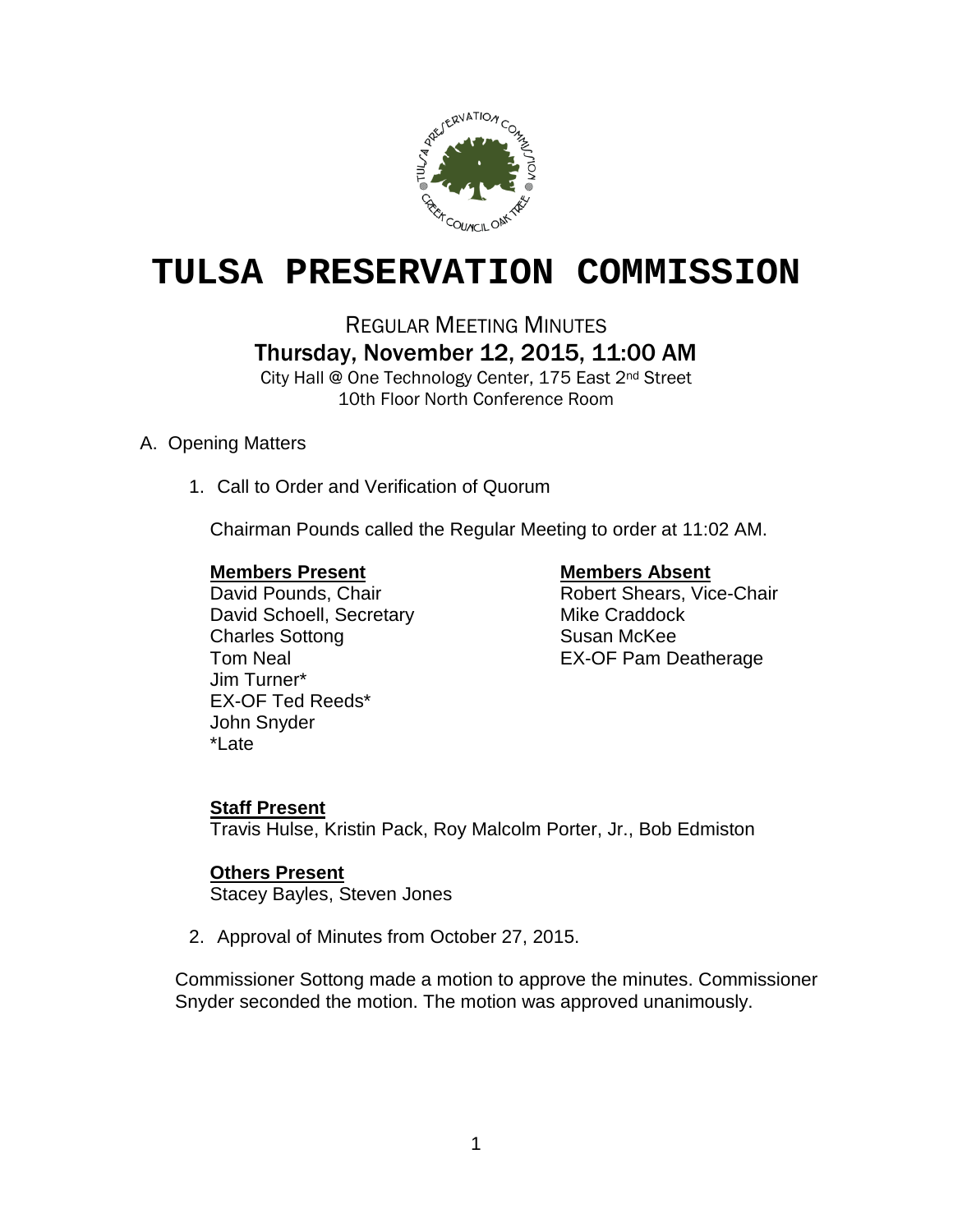### **Vote: Meeting Minutes October 27, 2015.**

- 1. Pounds
- 2. Schoell McKee
- 
- 4. Snyder Turner
- 5. Sottong
	- 3. Disclosure of Conflicts of Interest None
- B. Actionable Items
	- 1. **COA-15-51 / 1004 E. 17th Pl.** (N. Maple Ridge)

Applicant: Brian Adler

*COA Subcommittee Review Date: October 30, 2015*

### Request:

- 1. Replace original wood siding and trim with HardiePlank, grained lap siding
- 2. Remove original vinyl window shutters *Work started without a Certificate of Appropriateness*

Staff presented the application to the Commission, and the applicant's representative, Steven Jones, was present.

The remainder of the siding has been installed since the Special Meeting of the COA Subcommittee on October 30, and several commissioners expressed their concern about activity without a Certificate of Appropriateness. The applicant's representative responded that, in the absence of any order to cease activity, installation of the siding had continued. Commissioner Reeds noted that, since the residence was now weather tight, the commission could review the entire project without the urgency to complete a review quickly enough to enable the owners to protect their residence. Discussion addressed the exposure of the siding, which is similar or identical to other installations in the vicinity of this residence, and the treatment of the frames of the windows. Afterwards the applicant's representative was encouraged to submit a new application.

Commissioner Neal made a motion to deny the application Commissioner Sottong seconded the motion. The motion passed by majority. Guideline cited: A.2.1, A.2.3, A.2.4, A.3.1, A.3.6, A.4.1, A.4.6, E.1.1, E.1.2, E.1.3, and E.1.4.

**In Favor Opposed Abstaining Not Present** 3. Neal Craddock